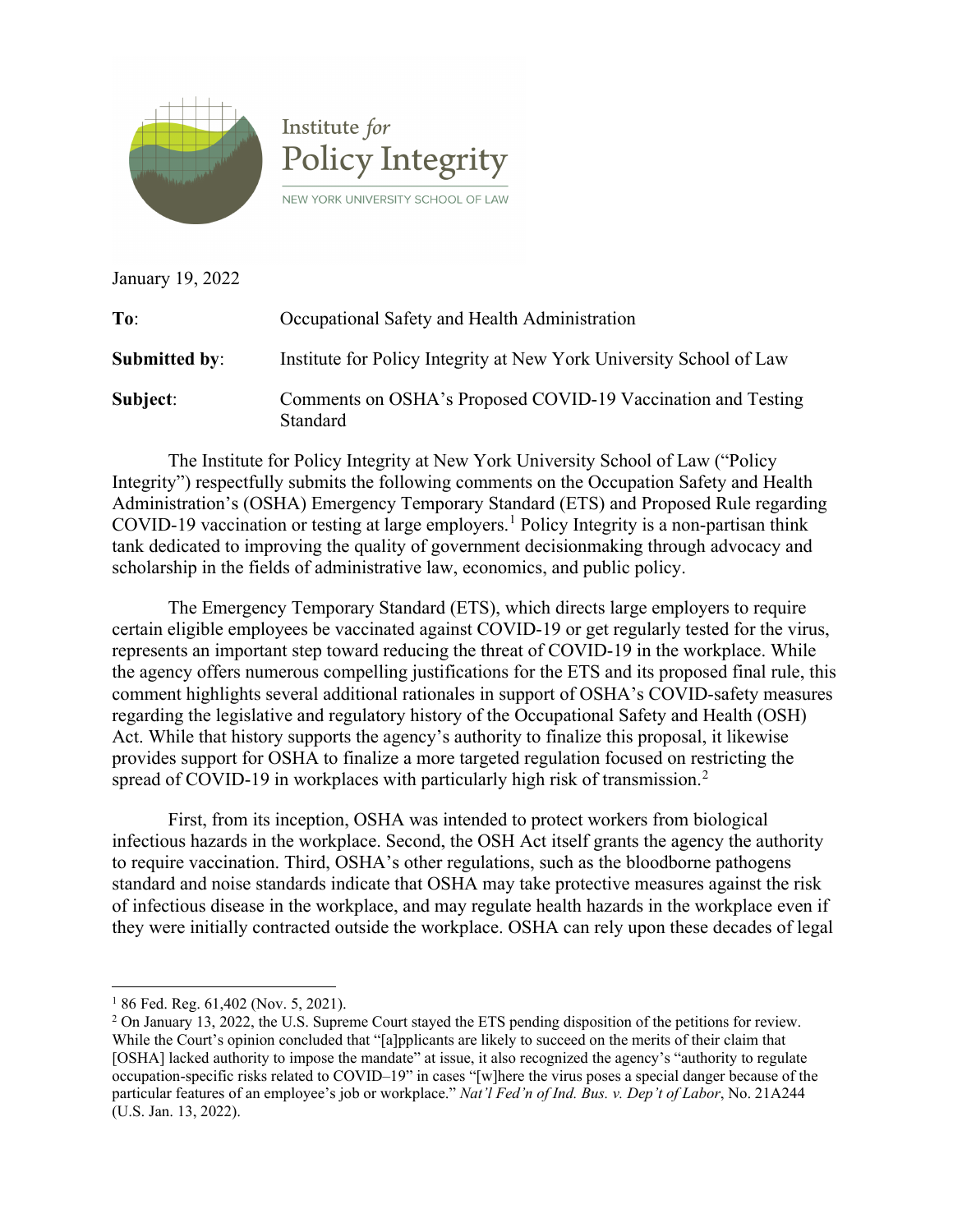and regulatory history in finalizing the Proposed Rule or issuing further regulations to combat the spread of COVID-19 in the workplace.

## **I. The Legislative History of the OSH Act Supports OSHA's Authority to Require Vaccination and Testing**

The ETS and Proposed Rule briefly mentions statutory support for OSHA's authority to mandate vaccination or testing, but it does not delve into the legislative history of the provision. That legislative history provides important evidence evincing Congress's intent that OSHA have the authority to mandate vaccination or testing for infectious diseases.

From its inception, the OSH Act included the prevention of infectious disease in the workplace as an important part of OSHA's responsibilities. During the 1969 Committee on Labor and Public Welfare hearings around the OSH Act, Dr. Roger O. Egeberg<sup>[3](#page-1-0)</sup> explained that the Act was meant to create a federal agency that would set baseline federal safety standards due to state agencies' failure to adequately protect employee health.<sup>[4](#page-1-1)</sup> He also summarized a study cataloging the insufficiency of state regulations and the need for the OSH Act.<sup>[5](#page-1-2)</sup> This study underscored the fact that before the OSH Act, "only 16 states specifically refer to biological or infectious hazards . . . None of these states have, either their own or national, statutory quantitative standards for biological factors."[6](#page-1-3)

Further, principles of statutory interpretation support the agency's authority to encourage vaccination. As the ETS notes, "the OSH Act itself explicitly acknowledges that [vaccination] might be necessary, in some circumstances."[7](#page-1-4) The statute states that "[n]othing in this or any other provision of this Act shall be deemed to authorize or require medical examination, immunization, or treatment for those who object thereto on religious grounds, except where such is necessary for the protection of the health or safety of others."[8](#page-1-5) Using the canon against surplusage, all statutory provisions should be read to have meaning.<sup>[9](#page-1-6)</sup> Unless Congress intended the OSH Act to permit "medical examination, immunization, or treatment" requirements where necessary, this provision would be meaningless.

The legislative history of this provision supports such an interpretation. Earlier drafts of the OSH Act did not contain a religious exemption.<sup>[10](#page-1-7)</sup> As the bill advanced through Congress, a representative of the Christian Science Church wrote a letter to Senator Harrison Williams, who

<span id="page-1-0"></span><sup>&</sup>lt;sup>3</sup> Assistant Secretary for Health and Scientific Affairs at the Department of Health, Education, and Welfare, which functioned as a precursor to OHSA

<span id="page-1-1"></span><sup>4</sup> *Occupational Health and Safety Act of 1970, S. 2193 and S. 2788 Before the Senate Committee on Labor and Public Welfare*, 91st Cong. 103 (1969) (statement of Dr. Roger O. Egeberg, Assistant Secretary for Health and Scientific Affairs at the Department of Health, Education, and Welfare).

<span id="page-1-2"></span> $^5$  *Id.* 

<span id="page-1-3"></span><sup>6</sup> *Id*. at 125.

<span id="page-1-4"></span><sup>7</sup> 86 Fed. Reg. 61,402, at 61,406.

<span id="page-1-5"></span> $8$  29 U.S.C. § 669(a)(5).

<span id="page-1-6"></span><sup>9</sup> *See, e.g.*, *Mackey v. Lanier Collection Agency & Serv.*, 486 U.S. 825, 837 (1988) ("As our cases have noted in the past, we are hesitant to adopt an interpretation of a congressional enactment which renders superfluous another portion of that same law.")

<span id="page-1-7"></span><sup>10</sup> *See, e.g.,* H.R. 16785, 91st Cong. (1970).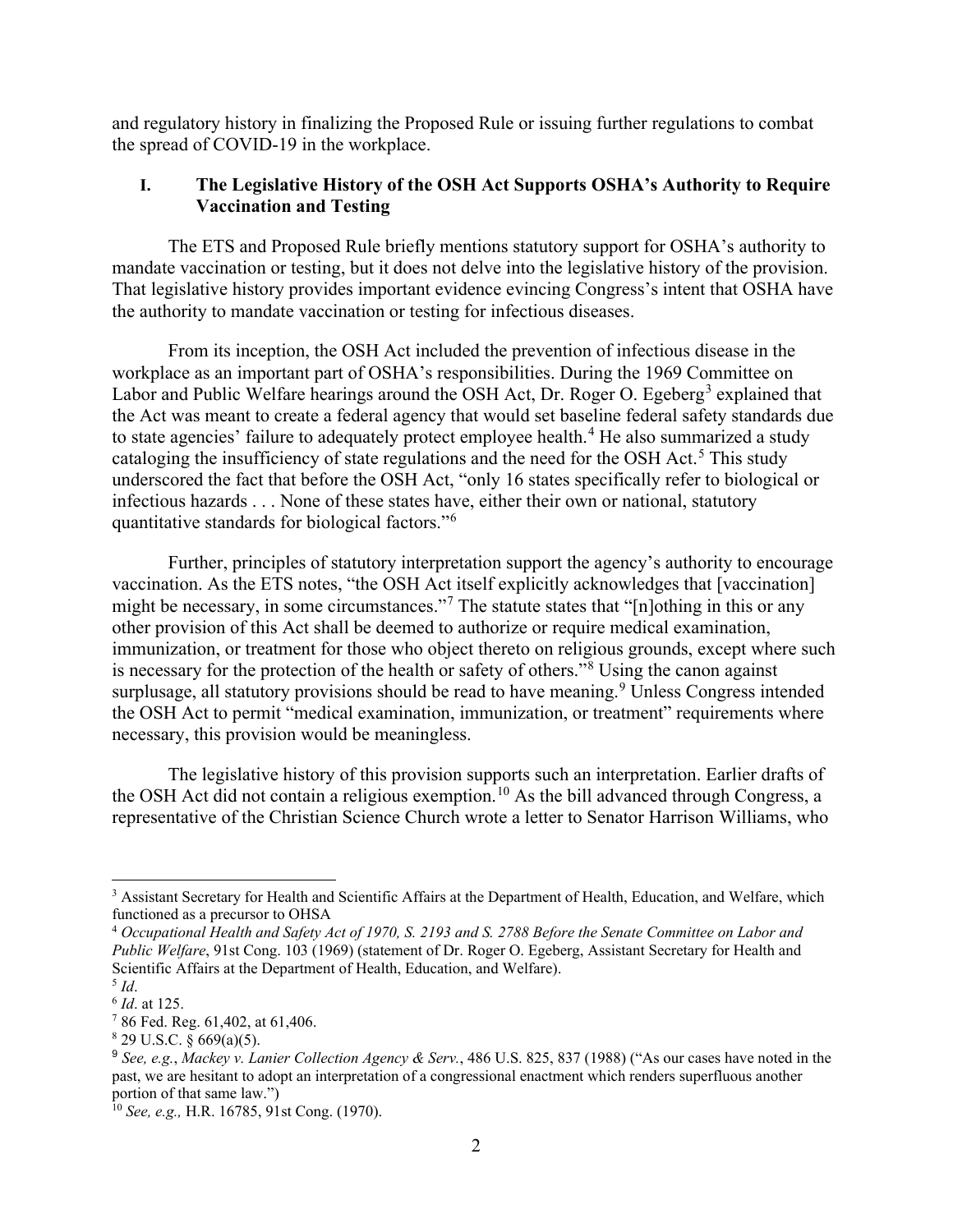was Chairman of the Subcommittee on Labor of the Committee on Labor and Public Works.<sup>[11](#page-2-0)</sup> The Church's letter expressed concern that the broad language of the proposed statute could lead workers, including Church members, to be subject to "involuntary medical services."<sup>[12](#page-2-1)</sup> The Church requested a provision to address the issue, proposing that it read: "The religious rights of individuals who maintain their health through spiritual means alone shall be taken into consideration in any regulations calling for medical examination, testing, or treatment."<sup>[13](#page-2-2)</sup>

Congress adapted the Church's proposed language and expanded upon it to explicitly address vaccination. While the Christian Science Church's proposal applied to "medical examination, testing, or treatment," the final bill replaced "testing" with "immunization."<sup>[14](#page-2-3)</sup> This demonstrates that Congress specifically recognized that immunization requirements were within the scope of the Act.

The religious exemption provision was discussed in the Senate floor debate on the bill, indicating that Congress was aware of the provision and its implications. Senator Peter Dominick, a Republican from Colorado, noted in a floor statement that the bill "has no express provision requiring medical examinations, but such examinations are obviously contemplated under the bill because an exception is provided for those who object to 'medical examination, immunization, or treatment on religious grounds.'"[15](#page-2-4) Sen. Dominick's observation that the bill "contemplate[s]" medical examination requirements applies equally to immunization requirements.

## **II. Prior OSHA Regulations Strongly Support the ETS and Proposed Rule**

OSHA can also rely on its regulatory history to support its legal authority to require COVID risk mitigation strategies in the workplace.

In 1991, OSHA adopted a standard requiring employers to take comprehensive safety precautions to prevent the transmission of human immunodeficiency virus (HIV), hepatitis B, and hepatitis C, including a requirement that employers give employees the opportunity to receive the hepatitis B vaccine and track potential exposures.<sup>[16](#page-2-5)</sup> This standard, known as the "bloodborne pathogens standard," epitomizes the broad regulatory power of OSHA to prevent infectious viruses from spreading in the workplace. Like the ETS, the bloodborne pathogens standard was not a vaccine mandate. The agency observed that "[w]hile the Agency may have the legal authority to require vaccinations as part of the standard, it recognizes that voluntary participation by employees enhances compliance while respecting individuals' beliefs and rights to privacy." $17$ 

<span id="page-2-0"></span><sup>&</sup>lt;sup>11</sup> Letter from C. Ross Cunningham, Manager, Washington, D.C., Off., Christian Science Comm. on Publication, to Sen. Harrison Williams, Jr., May 14, 1970, *in Occupational Safety and Health Act, 1970, Hearings Before the Subcomm. on Labor, S. Comm. on Labor and Public Welfare*, 91st Cong. 1167 (1970). <sup>12</sup> *Id.*

<span id="page-2-1"></span><sup>13</sup> *Id.* at 1168.

<span id="page-2-3"></span><span id="page-2-2"></span><sup>14</sup> *Id.*

<span id="page-2-4"></span><sup>15</sup> 91 Cong. Rec. 37,337 (1970) (statement of Sen. Peter Dominick).

<span id="page-2-5"></span><sup>16</sup> 29 C.F.R. § 1910.1030.

<span id="page-2-6"></span><sup>&</sup>lt;sup>17</sup> Occupational Exposure to Bloodborne Pathogens, 56 Fed. Reg. 64,004, 64,155 (Dec. 6, 1991).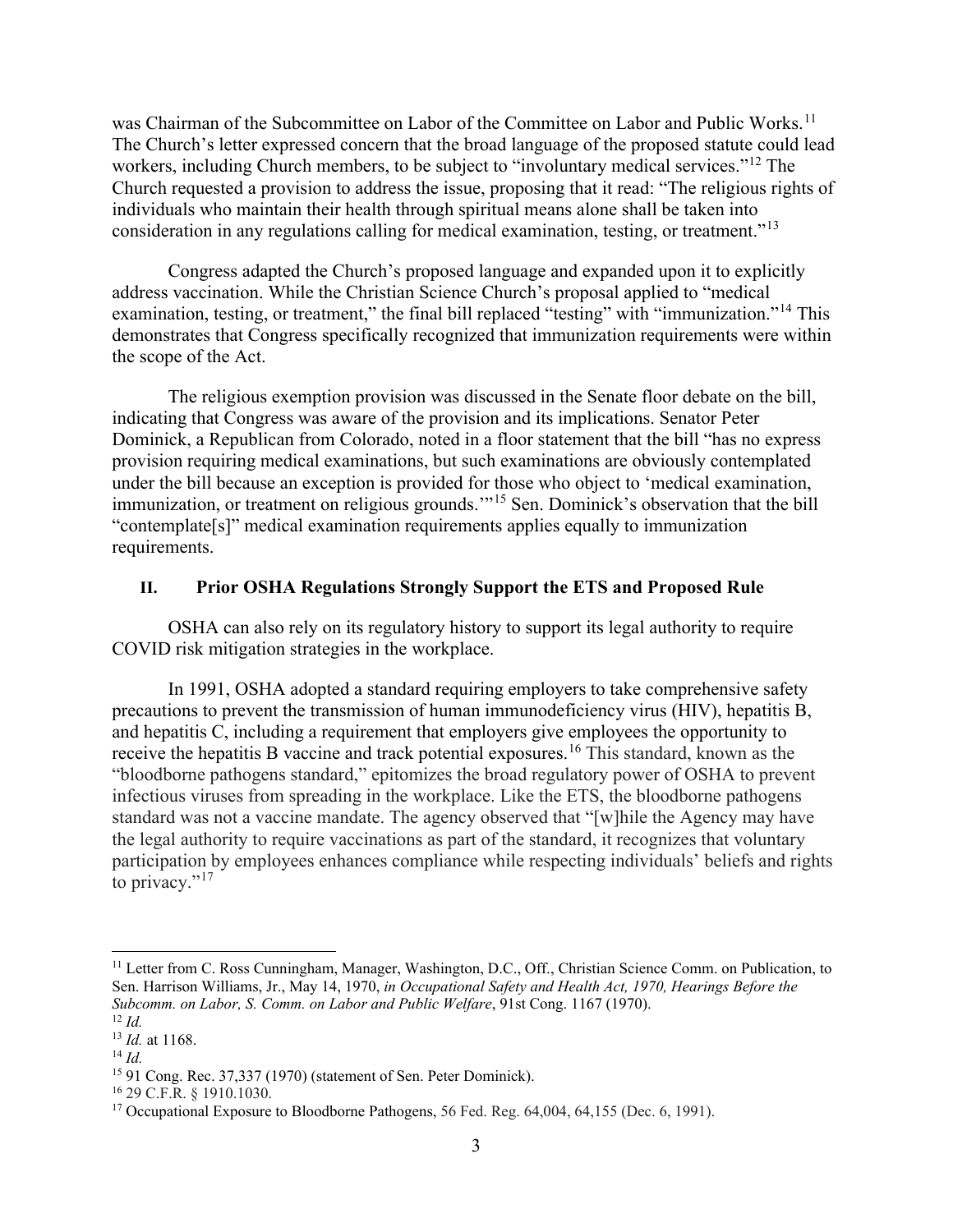The bloodborne pathogens standard, like ETS, is tailored to apply wherever there is a threat of infection. The standard applies to any workplace with potential exposure to bloodborne pathogens. As OSHA explained shortly after promulgating the standard, "[t]he bloodborne pathogens standard addresses the broad issue of occupational exposure to blood and other potentially infectious materials and is not meant solely for employees in health care settings. Since there is no population that is risk free for human immunodeficiency virus and hepatitis B virus infectivity, any employee who has occupational exposure to blood or other potentially infectious materials is included within the scope of this standard."[18](#page-3-0) For example, a grocery store clerk who renders first aid as a part of his or her duties is covered by the standard.<sup>[19](#page-3-1)</sup>

Also like the ETS, the bloodborne pathogens standard exemplifies OSHA's authority to protect a wide range of workers with different degrees of exposure. For instance, home healthcare workers are covered by the bloodborne pathogens standard, even though they risk exposure outside of a traditional workplace. The American Dental Association and an organization of at-home healthcare providers challenged several aspects of the bloodborne pathogen standard, but the Seventh Circuit held that all non-site specific standards were still applicable to the home healthcare workers due to the risk of infection.<sup>[20](#page-3-2)</sup> The agency has separately issued guidance that even hired home companions who do not provide healthcare services are covered by the bloodborne pathogens standard because of the possible risk of exposure to blood in urine or feces as a part of their home care work.<sup>[21](#page-3-3)</sup> The American Dental Association, along with home healthcare workers and temporary medical personnel, also unsuccessfully argued that its workers were insufficiently exposed to fall under the standard.<sup>[22](#page-3-4)</sup> Judge Richard Posner upheld the agency determination of infection risk and wrote that workplace protections against infectious hazards are particularly appropriate with regard to communicable diseases. He explained that "the infectious character of HIV and HBV warrant even on narrowly economic grounds more regulation than would be necessary in the case of a noncommunicable disease."<sup>[23](#page-3-5)</sup>

Critics of the ETS and Proposed Rule suggest that because COVID may not pose a critical threat of *severe* illness or death to the majority of healthy workers, OSHA may not regulate it.<sup>[24](#page-3-6)</sup> Yet OSHA can act to prevent even a risk of transmission. The bloodborne pathogens standard prevents small risks of the transmission of HIV, hepatitis B, and hepatitis C, by requiring workers exposed to blood to always behave as if the blood could transmit a pathogen. As the Seventh Circuit noted , "OSHA's rule reflects the public-health philosophy of 'universal precautions,' which means precautions against the blood of every patient, not just the blood of patients known or believed likely to be carriers of HBV or HIV."[25](#page-3-7) OSHA has the

<span id="page-3-0"></span><sup>&</sup>lt;sup>18</sup> Occupational Safety and Health Admin., Opinion Letter on Bloodborne Pathogens Standard's Relationship to Grocery Retailers and Wholesalers, Sept. 17, 1992, https://www.osha.gov/laws-regs/standardinterpretations/1992- 09-17-0.

<span id="page-3-1"></span><sup>19</sup> *Id*.

<span id="page-3-2"></span><sup>20</sup> *Am. Dental Ass'n v. Martin*, 984 F.2d 823 (7th Cir. 1993).

<span id="page-3-3"></span><sup>&</sup>lt;sup>21</sup> Occupational Safety and Health Admin., Opinion Letter on Applicability of the Bloodborne Pathogens Standard for Employees Who Work as Companion-Sitters in Private Homes, Apr. 17, 1997, https://www.osha.gov/lawsregs/standardinterpretations/1997-04-17.

<span id="page-3-4"></span><sup>22</sup> 984 F.2d at 826, 829.

<span id="page-3-5"></span><sup>23</sup> *Id.* at 826.

<span id="page-3-7"></span><span id="page-3-6"></span><sup>&</sup>lt;sup>24</sup> BST Holdings, LLC v. OSHA, No. 21-60845, 2021 U.S. App. LEXIS 33698, at \*14 (5th Cir. Nov. 12, 2021). <sup>25</sup> 984 F.2d at 825.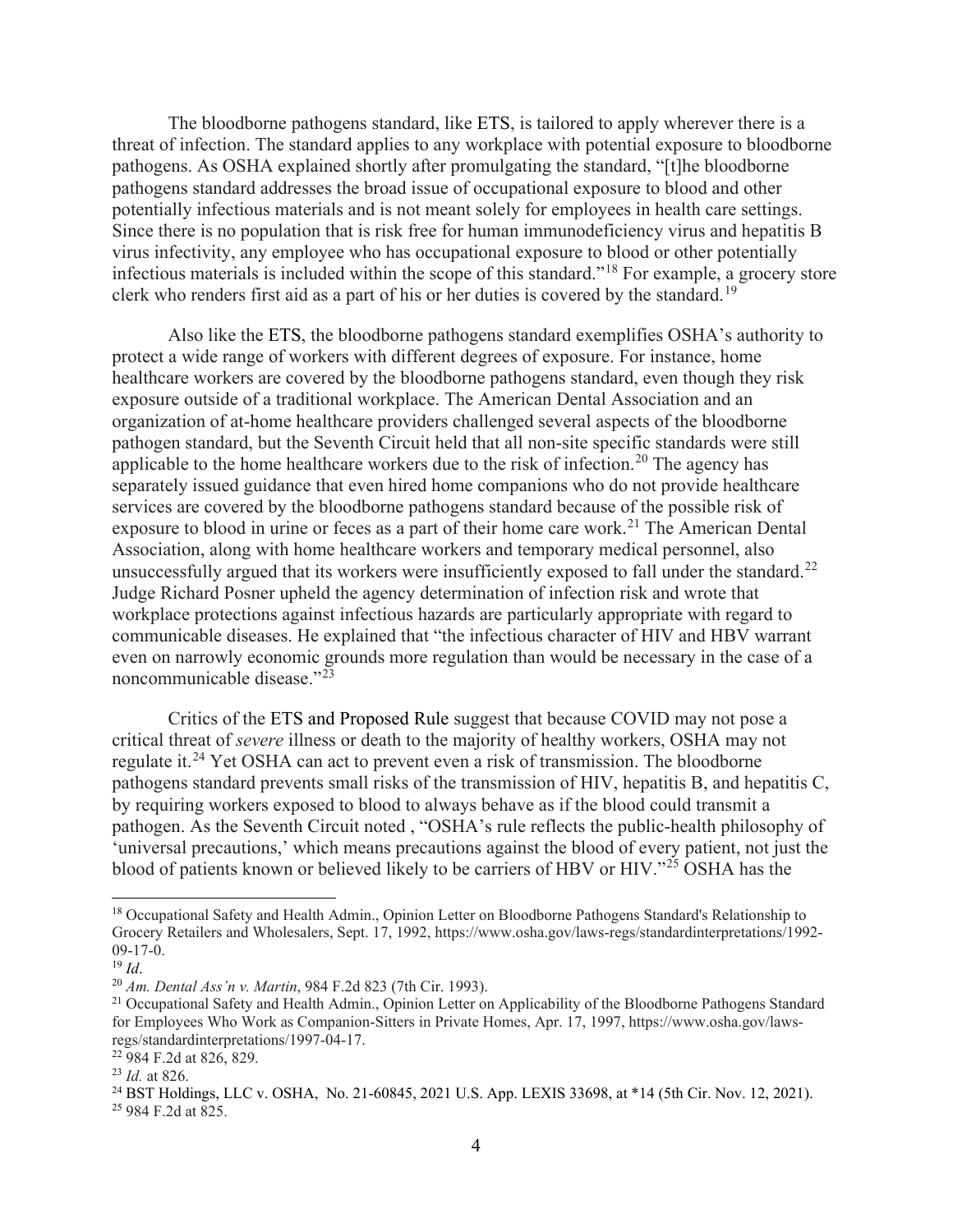authority to regulate communicable diseases in the workplace wherever there is a risk of transmission—for instance, nurses are not permitted to drink coffee at their nurse's station, on the slim chance that a patient's blood may contain a bloodborne pathogen, reach the place the nurses keep their coffee, and contaminate the container. [26](#page-4-0) Such a chain of transmission seems far less risky than the known, high-risk, infectious hazard of unvaccinated, untested employees in the workplace, yet the Seventh Circuit upheld OSHA's authority to require stringent precautionary measures for bloodborne pathogens all the same.

Furthermore, OSHA standards may prevent workplace hazards that also exist outside the workplace. The bloodborne pathogens standard is a prime example: HIV, hepatitis B, and hepatitis C are diseases experienced by the public as a whole, not contracted solely through certain occupations, yet workers are protected from contracting or spreading bloodborne pathogens in the course of their work.<sup>[27](#page-4-1)</sup> Accordingly, OSHA's regulatory authority factors in the impact of health hazards outside the workplace on employee health within the workplace. For example, OSHA has the authority to require employers to test their employee's hearing and prevent it from reaching a certain damage level in the workplace, even if employees might already be near the damage threshold due to their lifestyles outside of work.<sup>[28](#page-4-2)</sup> In challenging the regulation, an industry group argued that "because hearing loss may be sustained as a result of activities which take place outside the workplace… OSHA acted beyond its statutory authority by regulating non-occupational conditions or causes."<sup>[29](#page-4-3)</sup> But the Fourth Circuit rejected this argument as having "no merit," and held that OSHA was within its statutory authority to prevent subsequent hearing damage in the workplace.<sup>[30](#page-4-4)</sup> As the court recognized, medical hazards in the workplace can also be found outside the workplace and exacerbated by non-workplace conduct, yet those hazards can still be regulated by OSHA: "Breathing automobile exhaust and general air pollution, for example, is damaging to lungs, whether healthy or not. The presence of unhealthy lungs in the workplace, however, hardly justifies failure to regulate noxious workplace fumes."<sup>[31](#page-4-5)</sup>

The ETS and Proposed Rule are in keeping with these precedents. Like the bloodborne pathogens standard, the rule applies to a diverse range of different work settings that pose a risk of exposure but are tailored to correspond with the level of risk.<sup>[32](#page-4-6)</sup> Indeed, due to the high transmissibility of COVID through the air and its prevalence in the general population, compared to the lower transmissibility and occurrence of bloodborne pathogens, OSHA has an even stronger basis for regulation. As the Seventh Circuit explained, OSHA's mandate requires it to protect workers from infectious disease, placing agency power at its highest ebb.<sup>[33](#page-4-7)</sup> And the

<span id="page-4-0"></span><sup>&</sup>lt;sup>26</sup> Occupational Safety and Health Admin., Opinion Letter on Requirements for Covered Beverages at Nurses' Stations*,* May 17, 2006, https://www.osha.gov/laws-regs/standardinterpretations/2006-05-17-1.

<span id="page-4-1"></span><sup>27</sup> 86 Fed. Reg. 61,402, at 61,407.

<span id="page-4-2"></span><sup>28</sup> *Forging Industry Ass'n v. Sec' of Labor*, 773 F.2d 1437 (4th Cir. 1985).

<span id="page-4-3"></span><sup>29</sup> *Id*. at 1442.

<span id="page-4-4"></span><sup>30</sup> *Id.*

<span id="page-4-5"></span><sup>31</sup> *Id*. at 1444.

<span id="page-4-6"></span><sup>&</sup>lt;sup>32</sup> 86 Fed. Reg. 61,402, at 61411. The standard does not apply where COVID does not pose a grave workplace danger, such as teleworking set-ups, offices without other people, and outdoor workplaces. 86 Fed. Reg. 61,402, at 61419.

<span id="page-4-7"></span><sup>33</sup> 984 F.2d at 826.